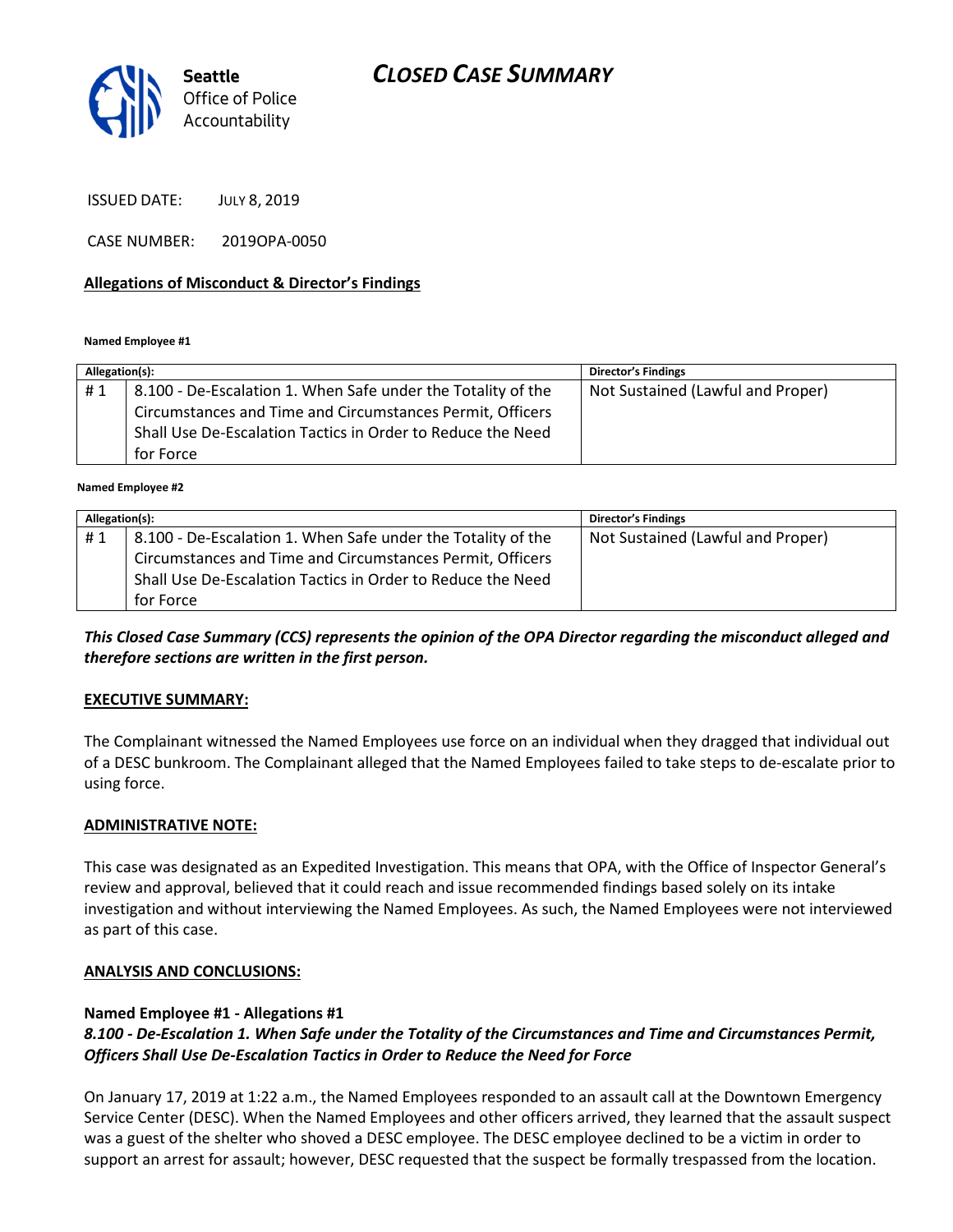The Named Employees were led to the suspect, who was in the male bunkroom. The Named Employees asked the suspect to leave, but he refused. The suspect claimed that he was unable to move because his foot was broken. DESC employees and other individuals in the bunkroom told the Named Employees that the suspect's foot was not actually broken. After warning the suspect that they would be forced to drag him out of the bunkroom if he refused to leave on his own accord, the Named Employees slid the suspect across a tiled floor to the DESC main area and placed him under arrest.

After the suspect was taken into custody, a civilian witness, who is the Complainant in this case, alleged that the Named Employees failed to show any regard for the suspect's injured foot when they dragged him out of the bunkroom. OPA construed the Complainant to be alleging that the Named Employees used force without first engaging in de-escalation and without evaluating other potentially appropriate force options given the suspect's claimed injury.

As part of its investigation, OPA reviewed the reports generated concerning this incident, as well as the relevant Body Worn Video (BWV). The officers' accounts in the reports were consistent with the BWV. Moreover, the BWV did not reveal any evidence that the suspect actually had a broken foot, aside from his allegation. Indeed, based on OPA's analysis, this claim of injury is extremely questionable as the BWV reflected that the suspect was eventually able to stand and get inside of the patrol vehicle on his own. Moreover, the BWV indicated that, after his initial claim of a broken foot in the DESC bunkroom, the suspect did not again state that he had that injury and he did not complain of any pain. Lastly, the BWV confirmed that DESC employees and residents reported that the suspect's foot was not actually broken.

SPD Policy 8.100-POL-1 states that: "De-escalation tactics and techniques are actions used by officers, when safe and without compromising law enforcement priorities, that seek to minimize the likelihood of the need to use force during an incident and increase the likelihood of voluntary compliance." The policy further instructs that: "When safe and feasible under the totality of circumstances, officers shall attempt to slow down or stabilize the situation so that more time, options and resources are available for incident resolution." (Id.) Officers are also required, "when time and circumstances permit," to "consider whether a subject's lack of compliance is a deliberate attempt to resist or an inability to comply based on factors" such as "mental impairment…drug interaction…[and/or] behavioral crisis." (Id.) These mental and behavioral factors should be balanced by the officer against the facts of the incident "when deciding which tactical options are the most appropriate to bring the situation to a safe resolution." (Id.)

Based on OPA's review of the evidence, the Named Employees engaged in sufficient de-escalation during this incident and prior to using force. They attempted to persuade the suspect to leave the DESC on his own, but he refused to do so. After they conclusively determined that the suspect had committed an assault and had been trespassed from the DESC, the officers made the decision to remove him from the facility. Given the suspect's intentional non-compliance, further de-escalation was not feasible at that time. As such, it was appropriate for the Named Employees to go hands-on. When they did so, the Named Employees used a low level of force to slide the suspect out of the bunkroom and into the main area. This force was reasonable, necessary, and proportional under the circumstances and was purposed to allow the officers to safely take the suspect into custody. Even if the suspect did have a broken foot, which is extremely doubtful based on the BWV and the witness statements, this did not yield the Named Employees' actions out of policy. Indeed, taking the suspect into custody was a law enforcement priority and the Named Employees were entitled to act as they did here. For these reasons, I find that the Named Employees appropriately de-escalated prior to using force. Accordingly, I recommend that this allegation be Not Sustained – Lawful and Proper as against both Named Employees.

Recommended Finding: Not Sustained (Lawful and Proper)